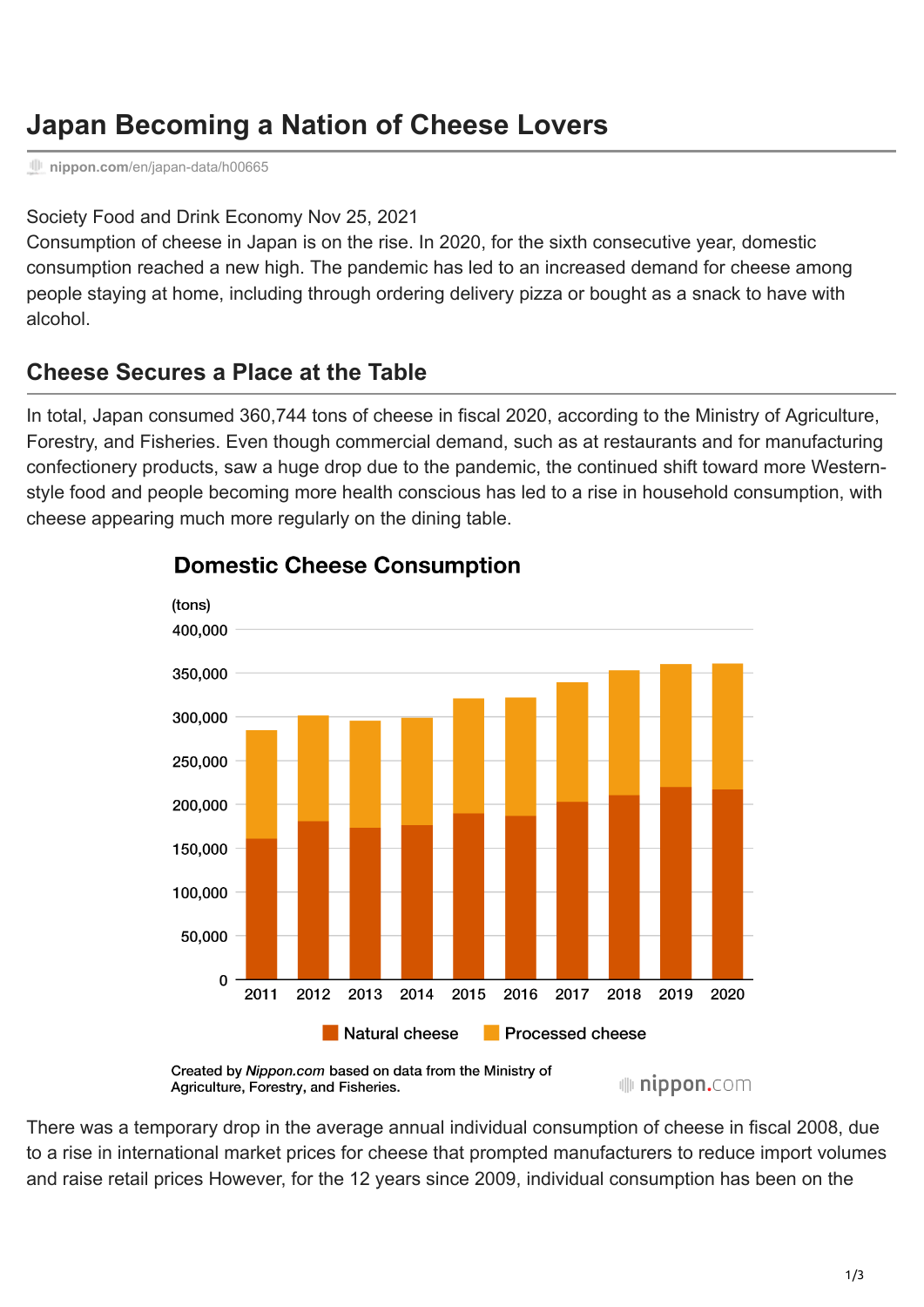increase. In 2020, there was a year-on-year rise of 7.6% to 2.7 kilograms, and overall there has been a 1.4-fold increase over the last two decades. Business demand for fresh cream, such as for use in confectionery products, slowed though, leading to a 4.7% drop in consumption compared to 2019.





## **More than 80% of Natural Cheese Imported**

Natural cheese accounted for nearly two-thirds of overall consumption, and 88% was imported. The highest volume of imported cheese into Japan in 2020 came from Australia. This was followed by New Zealand, the United States, the Netherlands, and Germany.

A survey by the Japan Imported Cheese Promotion Association analyzing global consumption of cheese by country (2019) showed that the three countries with the highest level of consumption per capita were Denmark (29.3 kilograms per person), France (26.8 kilograms), and Cyprus (26.3 kilograms). This level of consumption is more than 10 times that of Japan.